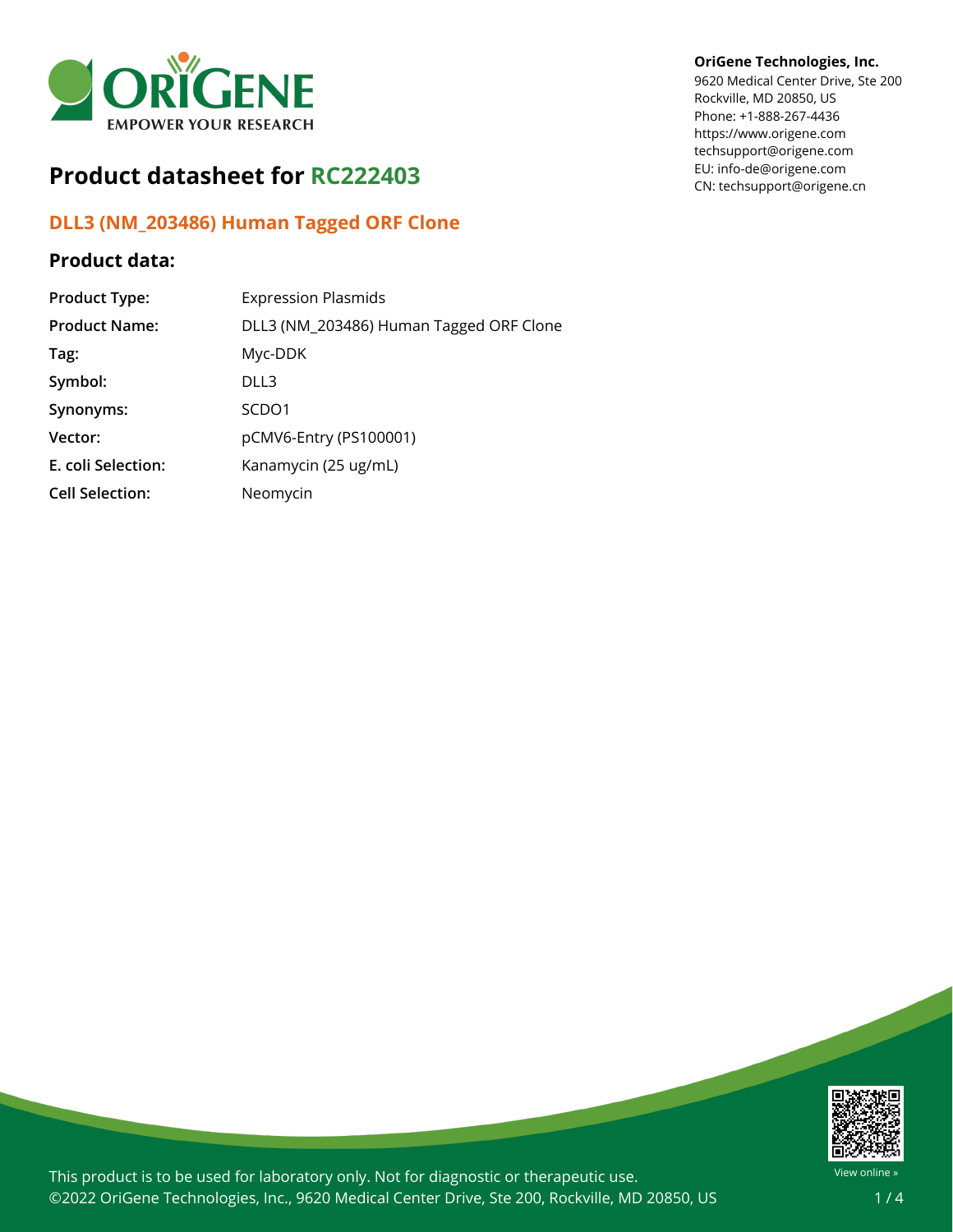| >RC222403 representing NM_203486<br>Red=Cloning site Blue=ORF Green=Tags(s)<br>TTTTGTAATACGACTCACTATAGGGCGGCCGGGAATTCGTCGACTGGATCCGGTACCGAGGAGATCTGCC<br><b>GCCGCGATCGCC</b><br>ATGGTCTCCCCACGGATGTCCGGGCTCCTCTCCCAGACTGTGATCCTAGCGCTCATTTTCCTCCCCCAGA<br>CACGGCCCGCTGGCGTCTTCGAGCTGCAGATCCACTCTTTCGGGCCGGGTCCAGGCCCTGGGGCCCCGCG<br>GTCCCCCTGCAGCGCCCGGCTCCCCTGCCGCCTCTTCTTCAGAGTCTGCCTGAAGCCTGGGCTCTCAGAG<br>GAGGCCGCCGAGTCCCCGTGCGCCCTGGGCGCGCGCTGAGTGCGCGCGGACCGGTCTACACCGAGCAGC<br>CCGGAGCGCCCGCGCCTGATCTCCCACTGCCCGACGGCCTCTTGCAGGTGCCCTTCCGGGACGCCTGGCC<br>TGGCACCTTCTCTTTCATCATCGAAACCTGGAGAGAGGAGTTAGGAGACCAGATTGGAGGGCCCGCCTGG<br>AGCCTGCTGGCGCGCGTGGCTGGCAGGCGGCGCTTGGCAGCCGGAGGCCCGTGGGCCCGGGACATTCAGC<br>CACGCGCCTCTGCCGTCCGCGCAGCGCCCCCTCGCGGTGCGGTCCGGGACTGCGCCCCTGCGCACCGCTC<br>GAGGACGAATGTGAGGCGCCGCTGGTGTGCCGAGCAGGCTGCAGCCCTGAGCATGGCTTCTGTGAACAGC<br>CCGGTGAATGCCGATGCCTAGAGGGCTGGACTGGACCCCTCTGCACGGTCCCTGTCTCCACCAGCAGCTG<br>CCTCAGCCCCAGGGGCCCGTCCTCTGCTACCACCGGATGCCTTGTCCCTGGGCCTGGGCCCTGTGACGGG |
|---------------------------------------------------------------------------------------------------------------------------------------------------------------------------------------------------------------------------------------------------------------------------------------------------------------------------------------------------------------------------------------------------------------------------------------------------------------------------------------------------------------------------------------------------------------------------------------------------------------------------------------------------------------------------------------------------------------------------------------------------------------------------------------------------------------------------------------------------------------------------------------------------------------------------------------------------------------------------------------------------------------------------|
|                                                                                                                                                                                                                                                                                                                                                                                                                                                                                                                                                                                                                                                                                                                                                                                                                                                                                                                                                                                                                           |
|                                                                                                                                                                                                                                                                                                                                                                                                                                                                                                                                                                                                                                                                                                                                                                                                                                                                                                                                                                                                                           |
| AACCCGTGTGCCAATGGAGGCAGCTGTAGTGAGACACCCAGGTCCTTTGAATGCACCTGCCCGCGTGGGT<br>TCTACGGGCTGCGGTGTGAGGTGAGCGGGGTGACATGTGCAGATGGACCCTGCTTCAACGGCGGCTTGTG<br>TGTCGGGGGTGCAGACCCTGACTCTGCCTACATCTGCCACTGCCCACCCGGTTTCCAAGGCTCCAACTGT<br>GAGAAGAGGGTGGACCGGTGCAGCCTGCAGCCATGCCGCAATGGCGGACTCTGCCTGGACCTGGGCCACG<br>CCCTGCGCTGCCGCTGCCGCGCCGGCTTCGCGGGTCCTCGCTGCGAGCACGACCTGGACGACTGCGCGGG<br>CCGCGCCTGCGCTAACGGCGGCACGTGTGTGGAGGGCGCGGCGCGCACCGCTGCTCCTGCGCGCTGGGC<br>TTCGGCGGCCGCGACTGCCGCGAGCGCGGGACCCGTGCGCCGCGCGCCCCTGTGCTCACGGCGGCCGCT<br>GCTACGCCCACTTCTCCGGCCTCGTCTGCGCTTGCGCTCCCGGCTACATGGGAGCGCGGTGTGAGTTCCC<br>AGTGCACCCCGACGGCGCAAGCGCCTTGCCCGCGGCCCCGGCGGCCTCAGGCCCGGGGACCCTCAGCGC<br>TACCTTTTGCCTCCGGCTCTGGGACTGCTCGTGGCCGCGGGCGTGGCCGGCGCTGCGCTCTTGCTGGTCC<br>CCACGCACTCCCGGATGCACTCAACAACCTAAGGACGCAGGAGGGTTCCGGGGATGGTCCGAGCTCGTCC<br>GTAGATTGGAATCGCCCTGAAGATGTAGACCCTCAAGGGATTTATGTCATATCTGCTCCTTCCATCTACG<br><b>CTCGGGAGGCC</b><br>ACGCGTACGCGGCCGCTCGAGCAGAAACTCATCTCAGAAGAGGATCTGGCAGCAAATGATATCCTGGATT         |
| ACAAGGATGACGACGATAAGGTTTAA<br>>RC222403 representing NM_203486                                                                                                                                                                                                                                                                                                                                                                                                                                                                                                                                                                                                                                                                                                                                                                                                                                                                                                                                                            |
| Red=Cloning site Green=Tags(s)<br>MVSPRMSGLLSQTVILALIFLPQTRPAGVFELQIHSFGPGPGPGAPRSPCSARLPCRLFFRVCLKPGLSE<br>EAAESPCALGAALSARGPVYTEQPGAPAPDLPLPDGLLQVPFRDAWPGTFSFIIETWREELGDQIGGPAW<br>SLLARVAGRRRLAAGGPWARDIQRAGAWELRFSYRARCEPPAVGTACTRLCRPRSAPSRCGPGLRPCAPL<br>EDECEAPLVCRAGCSPEHGFCEQPGECRCLEGWTGPLCTVPVSTSSCLSPRGPSSATTGCLVPGPGPCDG<br>NPCANGGSCSETPRSFECTCPRGFYGLRCEVSGVTCADGPCFNGGLCVGGADPDSAYICHCPPGFQGSNC<br>EKRVDRCSLOPCRNGGLCLDLGHALRCRCRAGFAGPRCEHDLDDCAGRACANGGTCVEGGGAHRCSCALG<br>FGGRDCRERADPCAARPCAHGGRCYAHFSGLVCACAPGYMGARCEFPVHPDGASALPAAPPGLRPGDPQR<br>YLLPPALGLLVAAGVAGAALLLVHVRRRGHSQDAGSRLLAGTPEPSVHALPDALNNLRTQEGSGDGPSSS<br>VDWNRPEDVDPQGIYVISAPSIYAREA                                                                                                                                                                                                                                                                                                                                             |
| TRTRPLEQKLISEEDLAANDILDYKDDDDKV                                                                                                                                                                                                                                                                                                                                                                                                                                                                                                                                                                                                                                                                                                                                                                                                                                                                                                                                                                                           |
| SgfI-Mlul                                                                                                                                                                                                                                                                                                                                                                                                                                                                                                                                                                                                                                                                                                                                                                                                                                                                                                                                                                                                                 |
|                                                                                                                                                                                                                                                                                                                                                                                                                                                                                                                                                                                                                                                                                                                                                                                                                                                                                                                                                                                                                           |

This product is to be used for laboratory only. Not for diagnostic or therapeutic use. ©2022 OriGene Technologies, Inc., 9620 Medical Center Drive, Ste 200, Rockville, MD 20850, US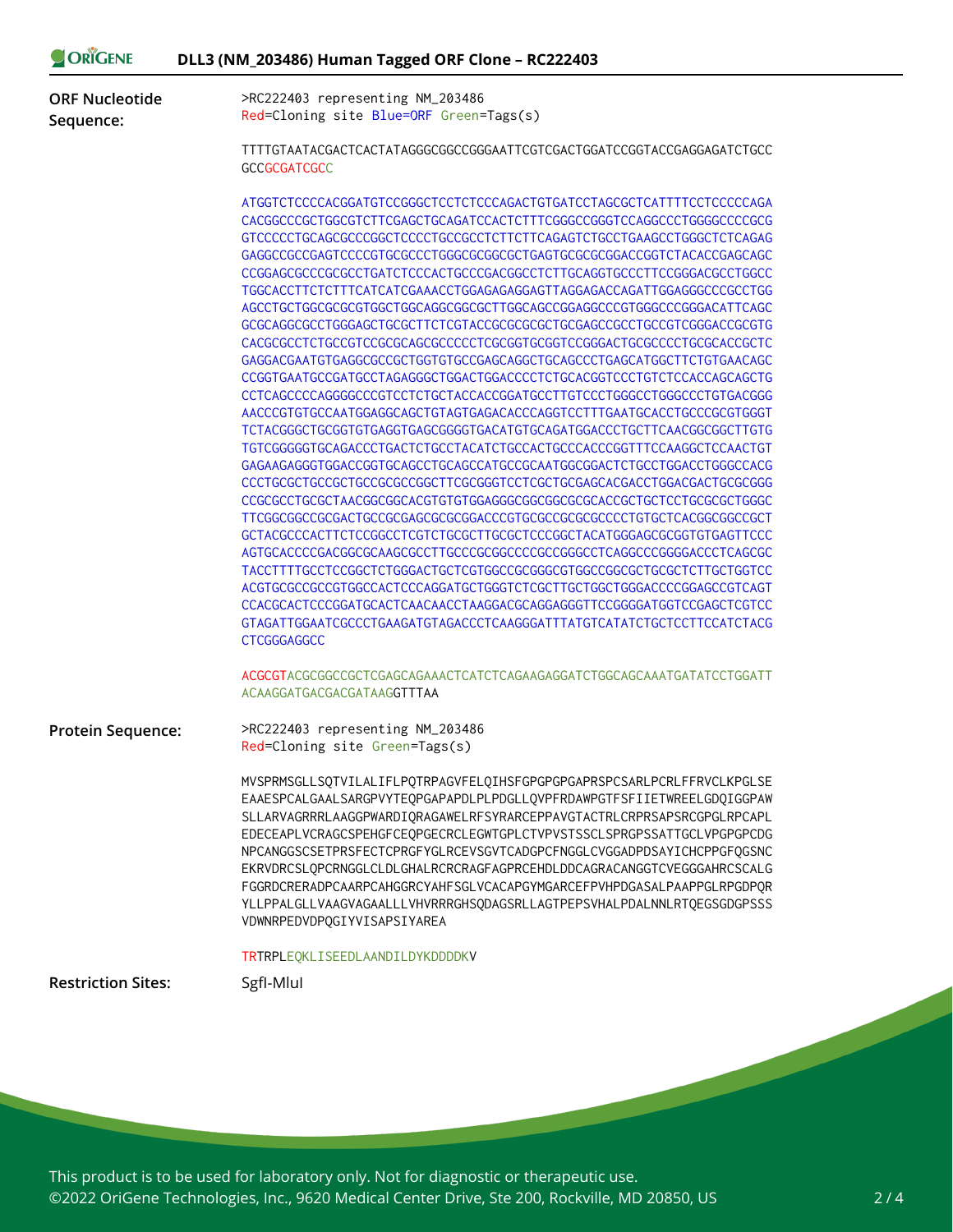

#### **Cloning Scheme:**



\* The last codon before the Stop codon of the ORF

#### **Plasmid Map:**



**ORF Size:** 1761 bp

**ACCN:** NM\_203486

This product is to be used for laboratory only. Not for diagnostic or therapeutic use. ©2022 OriGene Technologies, Inc., 9620 Medical Center Drive, Ste 200, Rockville, MD 20850, US